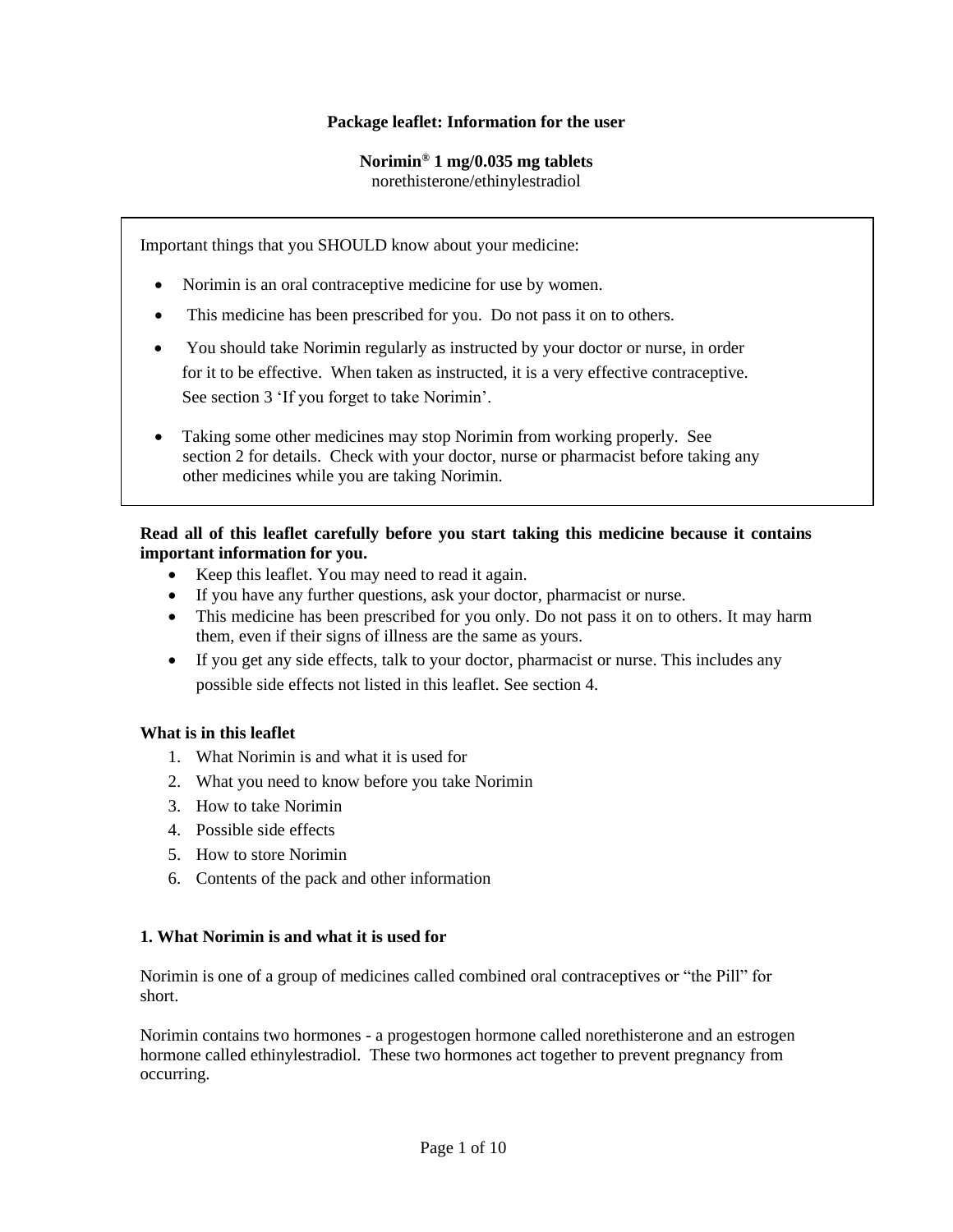# **2. What you need to know before you take Norimin**

# **Do not take Norimin:**

- if you are allergic to norethisterone, ethinylestradiol or any of the other ingredients of this medicine (listed in section 6).
- if you are currently pregnant.
- if you have had blood clots in the legs, blood clots in varicose veins, the lungs, the brain or elsewhere (coronary and cerebral thrombotic disorders).
- if you or a member of your family have ever had a problem with blood clots, including deep vein thrombosis (DVT).
- if you have had swelling (inflammation) of a vein caused by a blood clot.
- if you have had a heart attack or stroke or have had or have angina.
- if you have had or have high levels of fats in your blood (hyperlipidaemia) or other disorders of body fats.
- if you have had or have cancer of the breast, cervix, vagina or womb.
- if you have had the following during pregnancy:
	- o pruritus (itching of the whole body)
	- $\circ$  jaundice (yellowing of the skin or eyes), for which your doctor could not find the cause
	- o pemphigoid gestationis (a rash previously known as herpes gestationis typically with blistering of the palms of the hands and the soles of the feet).
- if you have had or have severe chronic liver disease (liver tumours, Dubin-Johnson or Rotor syndrome).
- if you have had or have vaginal bleeding, for which your doctor could not find the cause.
- if you have had or have bad migraines.
- if you have hepatitis C and are taking medicinal products containing ombitasvir/paritaprevir/ritonavir and dasabuvir or glecaprevir/pibrentasvir (see also in section 'Other medicines and Norimin').

# **Warnings and precautions**

Talk to your doctor, pharmacist or nurse before taking Norimin if you have any of the following conditions. This will help them decide if Norimin is suitable for you:

- Migraine
- Headaches
- Slow or sudden development of visual disturbances such as complete or partial loss of vision
- Asthma
- Epilepsy (a condition where you suffer from fits)
- Diseases of the heart and blood vessels (cardiovascular disease)
- High blood pressure (hypertension)
- Kidney disease
- Diabetes
- Multiple sclerosis (a problem of the nervous system)
- Tetany (muscle twitches)
- Breast problems of any sort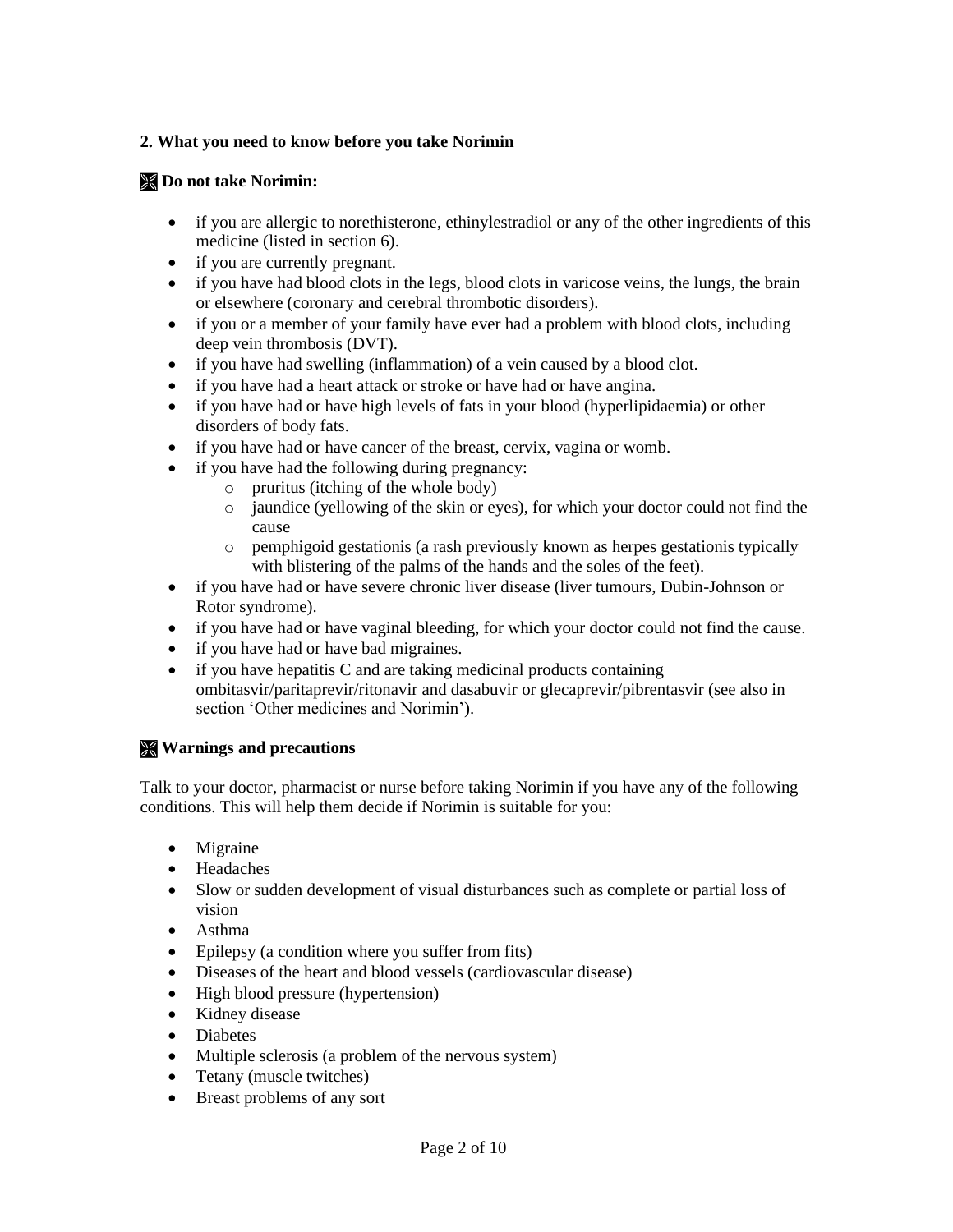- Varicose veins (widened or twisted vein usually in the leg)
- Liver dysfunction
- Severe depression
- Fibroids in your uterus
- Irregular periods
- Sharp pain in your abdomen
- Gallstones
- Sickle-cell anaemia
- Otosclerosis (an inherited form of deafness)
- Porphyria (a metabolic disease)
- Chloasma (brown patches on your skin which can happen during pregnancy but may not fade completely)
- Any disease that is likely to get worse during pregnancy

# **Psychiatric disorders**

Some women using hormonal contraceptives including Norimin have reported depression or depressed mood. Depression can be serious and may sometimes lead to suicidal thoughts. If you experience mood changes and depressive symptoms contact your doctor for further medical advice as soon as possible.

# **Possible risk of thrombosis (blood clot)**

Some evidence suggests that women who take the Pill are more likely to develop various blood circulation disorders than women who don't take the Pill.

A thrombosis is a blood clot. A thrombosis can develop in veins or in arteries and can cause a blockage. The chance of a thrombosis forming in women taking the Pill and women not taking the Pill is rare. When blood clots form in arteries they can cause chest pain (angina), strokes (blood clots in or bleeding from the blood vessels in the brain) and heart attacks.

If blood clots form in the veins they can often be treated, with no long-term danger. On rare occasions a piece of thrombosis may break off. It can travel to the lungs to cause a condition called pulmonary embolism. Therefore in rare cases a thrombosis can cause serious permanent disability or could even be fatal.

It is important to note that a thrombosis can form in people who are not taking the Pill as well as those who are taking it. The risk is higher in women who take the Pill than in women who don't take the Pill, but is not as high as the risk during pregnancy. The excess risk of thrombosis is highest during the first year a woman ever uses a combined oral contraceptive pill.

For healthy non-pregnant women: the chance of having a blood clot is about 5 in 100,000 each year.

For women taking the Pill containing either levonorgestrel or norethisterone (a second generation Pill): the chance of having a blood clot is about 15 in 100,000 each year.

For women taking the Pill containing desogestrel or gestodene (a third generation Pill): the chance of having a blood clot is about 25 in 100,000 each year.

For women who are pregnant: the chance of having a blood clot is about 60 in 100,000 pregnancies.

The risk of heart attacks and strokes for women who use the combined Pill increases with age and smoking. Other conditions also increase the risk of blood clots in the arteries. These include being greatly overweight, having diseased arteries (atherosclerosis), high blood pressure during pregnancy (pre-eclamptic toxaemia), high blood levels of cholesterol, and diabetes. If you have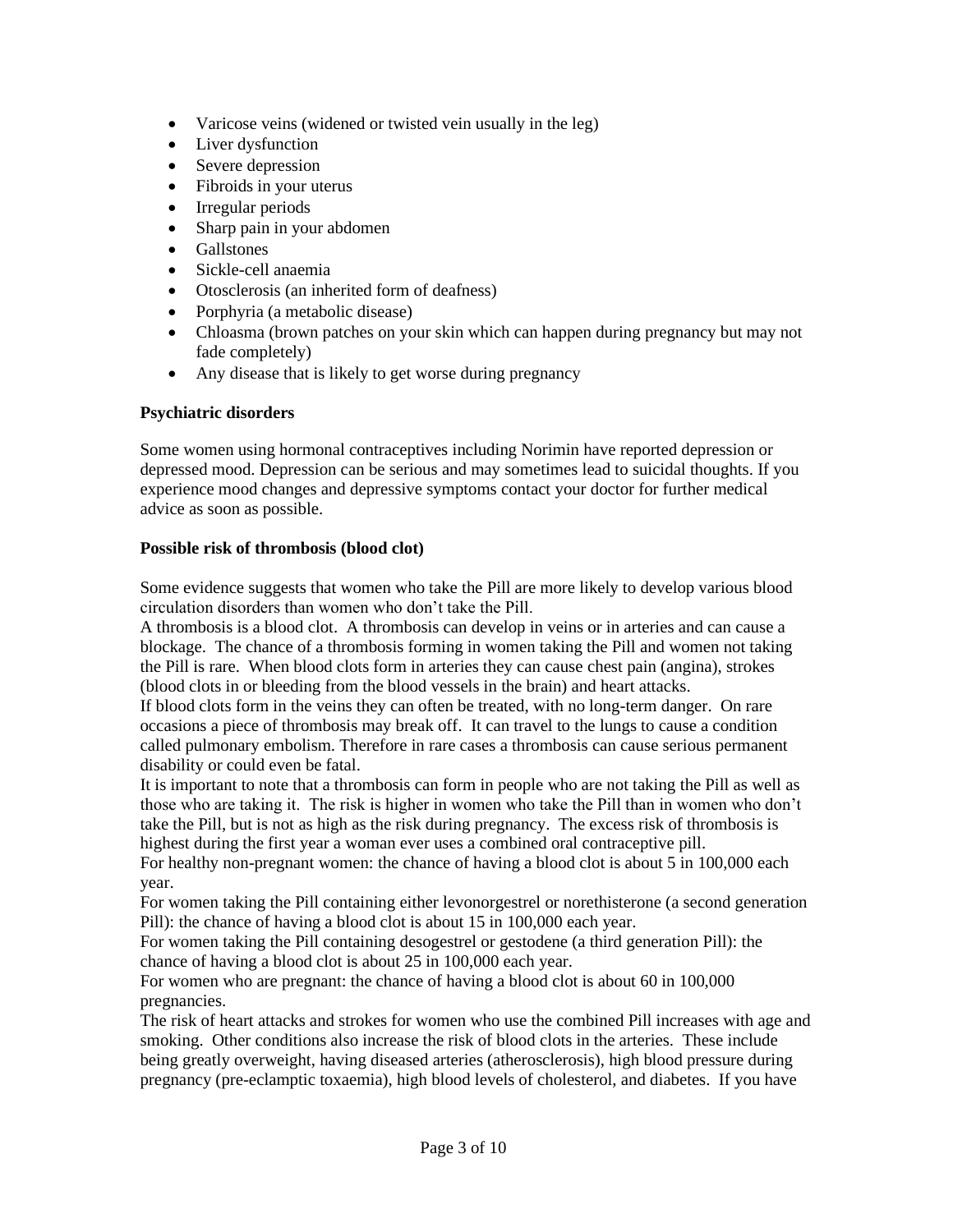any of these conditions, you should check with your doctor or nurse to see if the Pill is suitable for you. Smokers over 35 are usually told to stop taking these pills.

#### **Possible risk of breast cancer**

 $\ddot{\,}$ 

Every woman is at risk of breast cancer whether or not she takes the Pill. Breast cancer is rare under the age of 40 years, but the risk increases as a woman gets older.

Breast cancer has been found slightly more often in women who take the Pill than in women of the same age who do not take the Pill. If women stop taking the Pill, this reduces the risk so that 10 years after stopping the Pill, the risk of finding breast cancer is the same as for women who have never taken the Pill. Breast cancer seems less likely to have spread when found in women who take the Pill than in women who do not take the Pill.

It is not certain whether the Pill causes the increased risk of breast cancer. It may be that women taking the Pill are examined more often, so that breast cancer is noticed earlier. The risk of finding breast cancer is not affected by how long a woman takes the Pill but by the age at which she stops. This is because the risk of breast cancer strongly increases as a woman gets older. The chart below shows the background chances of breast cancer at various ages for 10,000 women who have never taken the Pill (black bars) and for 10,000 women whilst taking the Pill and during the 10 years after stopping it (grey bars). The small extra risk of finding breast cancer can be seen for each age group. This small possible additional risk in women who take the Pill has to be balanced against the fact that the Pill is a very effective contraceptive and it helps prevent cancer of the womb or ovary.



Estimated number of breast cancers found in 10,000 women who took the Pill for 5 years then stopped, or who never took the Pill

- There have been some reports on the risk of liver tumors and cervical cancer associated with the use of oral contraceptives.
- There is evidence to suggest that the use of combined oral contraceptives offers protection against both ovarian and endometrial cancer.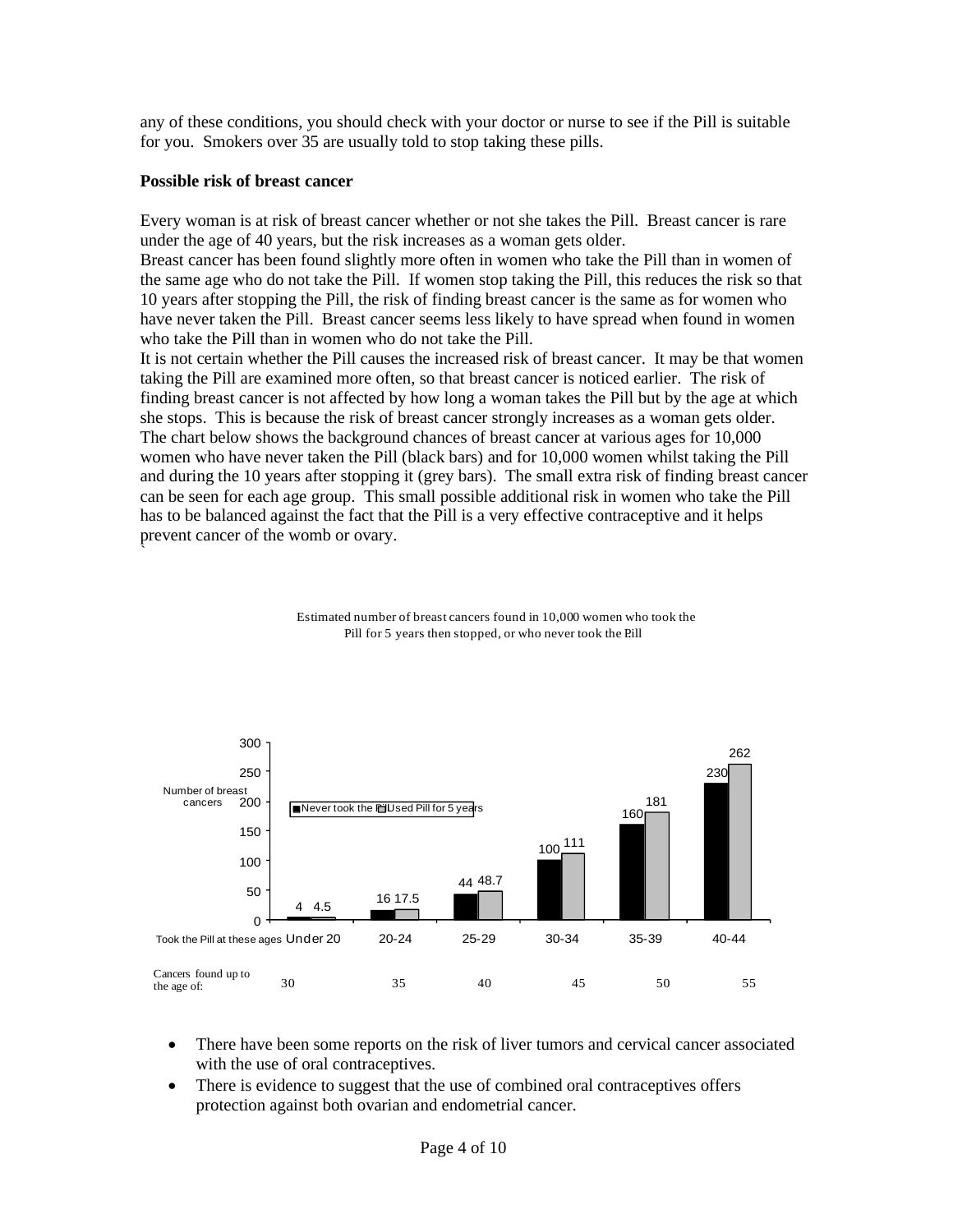# **Cervical cancer**

Some research suggests an increased risk of getting cancer of the cervix (neck of the uterus or womb) in women who take combined oral contraceptives for a long time. However, this may be due to other causes, such as sexual behaviour.

#### **Liver cancer**

Very rarely, tumours of the liver have been seen in women taking combined oral contraceptives, especially if they have been taken for a long time.

If you are worried about any of these things or if you have had cancer in the past, talk to your doctor to see if you should take the combined oral contraceptive pill.

#### **Endometrial and ovarian cancer**

Research shows that combined oral contraceptives protect against cancer of the ovary and cancer of the endometrium (lining of the womb).

#### **If you are going to have a major operation**

Make sure your doctor knows about it. You may need to stop taking Norimin about 4 weeks before the operation until at least 2 weeks after the operation and until you are fully mobile. Alternatively, your doctor may prescribe an estrogen-free hormonal contraceptive.

Your doctor or nurse will advise whether you can still take Norimin.

#### **Medical check-ups**

Your doctor or nurse will give you regular checkups while you are taking Norimin. Your blood pressure will be checked before you start Norimin and then at regular intervals whilst you are on Norimin. You may be required to have an examination of your breasts, abdomen and pelvis including a cervical smear test at regular intervals, if this is considered necessary by the doctor.

#### **Sexually transmitted diseases**

Norimin helps to prevent pregnancy. It will not protect against sexually transmitted diseases including AIDS. For safer sex, use a condom as well as your usual contraceptive.

#### **Other medicines and Norimin**

Tell your doctor, pharmacist or nurse if you are taking, have recently taken or might take any other medicines. This includes the following medicines, as the effect of Norimin may be altered when they are taken at the same time:

- the herbal remedy St John's wort Latin name *Hypericum perforatum* (depression)
- carbamazepine (epilepsy)
- oxacarbazepine (epilepsy)
- phenytoin (epilepsy)
- phenobarbital (sleeplessness, anxiety, epilepsy)
- primidone (epilepsy)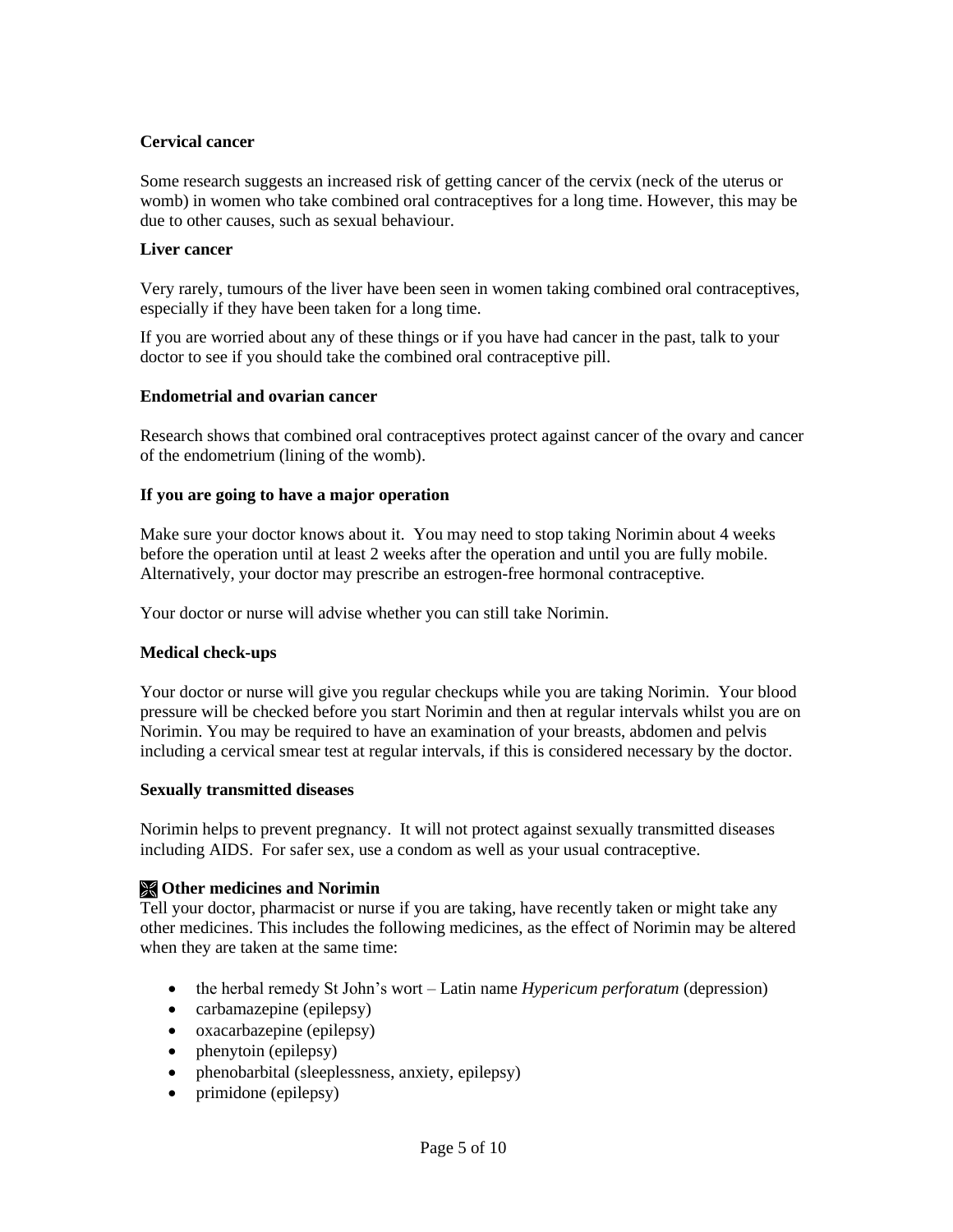- topiramate (epilepsy)
- nelfinavir (HIV Human Immunodeficiency Virus infection)
- nevirapine (HIV infection and AIDS)
- ritonavir (HIV infection and AIDS)
- rifabutin (bacterial infection)
- rifampicin (bacterial infection)
- griseofulvin (fungal infection)
- modafinil (narcolepsy i.e. daytime sleepiness)

Do not use Norimin if you have Hepatitis C and are taking medicinal products containing ombitasvir/paritaprevir/ritonavir and dasabuvir or glecaprevir/pibrentasvir as this may cause increases in liver function blood test results (increase in ALT liver enzyme).

Your doctor will prescribe another type of contraceptive prior to start of the treatment with these medicinal products.

Norimin can be restarted approximately 2 weeks after completion of this treatment. See section 'Do not take Norimin'.

If you do need to take any of the medicines listed above, Norimin may not be suitable for you. Your doctor or nurse will advise you whether to stop taking these medicines or use an additional contraceptive method, such as a condom whilst taking Norimin.

### **Laboratory Tests**

Norimin may interfere with some tests, tell your doctor or nurse if you need to give samples for laboratory assessment.

### **Taking Norimin with food and drink**

Please refer to section 3.

# **Pregnancy, breast-feeding and fertility**

Do not take Norimin if you are pregnant or breast-feeding, think you may be pregnant or are planning to have a baby, ask your doctor or pharmacist for advice before taking this medicine. If you miss a period while you are taking Norimin, tell your doctor, nurse or pharmacist. You will need to have a pregnancy test before you continue to take Norimin.

#### **Driving and using machines**

Norimin is not known to affect the ability to drive or use machinery.

# **Norimin contains lactose**

Lactose is a type of sugar. If you suffer from diabetes or you have been told by your doctor that you have an intolerance to some sugars, contact your doctor before taking this medicine.

#### **3. How to take Norimin**

Always take this medicine exactly as your doctor or pharmacist has told you. Check with your doctor or pharmacist if you are not sure.

Norimin can be taken with or without food.

#### **Starting your first blister strip**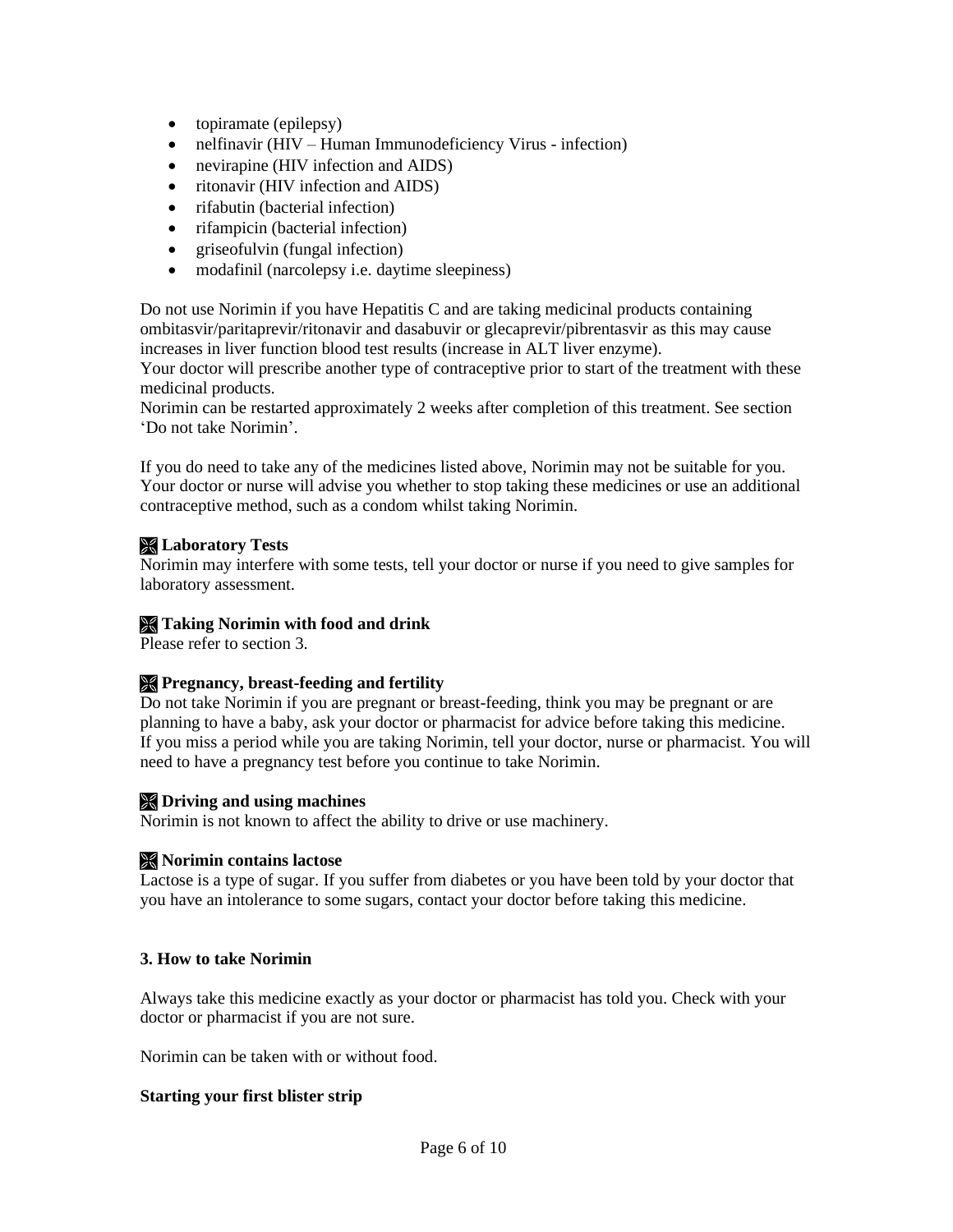- Take the first tablet on your first day of bleeding. This is the day when your period starts. If you are not having periods, ask your doctor or clinic when you should start taking your tablets.
- Take the tablet marked with the correct day of the week.
- You will be protected at once as long as you take a tablet every day.
- You can take the tablet at a time that suits you, **but you must take it at about the same time every day.**
- Take a tablet every day until you finish a blister strip.
- If you cannot start the tablet on the first day of your period you may start to take it on any day up to the fifth day. However, if you do this, you may not be protected for the first seven days, so you should use another method of contraception such as a condom during those days.

# **Starting the next blister strip**

- Once you have finished all 21 tablets, **stop for seven days**. You will probably bleed during some or all of these seven days.
- Then, start the blister strip. Do this whether or not you are still bleeding. You will always start the next blister strip on the same day of the week.
- You are protected during the seven day break, but only if you start the next blister strip on time. The first tablet in your blister strip is the worst pill of all to miss or take late.

# **If you notice a change in your periods**

It is normal that your periods may become irregular and you may notice some bleeding between periods. Your periods may become lighter and you may occasionally have no bleeding during the tablet free days. Make a note of what happens so that you can tell your doctor or nurse at your next check-up.

# **If you take more Norimin than you should**

Taking too many tablets at once may make you sick, cause vaginal bleeding or breast swelling. Contact your doctor or go to your nearest hospital casualty department immediately.

# **If you forget to take Norimin**

- If you forget to take a tablet take it as soon as you remember and take the next one at your normal time. This may mean taking two tablets on the same day.
- If you are 12 or more hours late in taking one or more tablets, it may not work. As soon as you remember, take your last missed tablet and carry on taking them normally. However, you may not be protected for the next seven days, so either avoid sexual intercourse or use an extra contraceptive method, such as a condom.
- If you have fewer than seven tablets in your blister strip after you have missed taking a dose, you should complete the blister strip and start the next blister strip without a break. This will give you protection from when you took the last missed tablet. You may not have a period until the end of two blister strips, but this will not harm you. You may also have some bleeding on days when you take the tablets.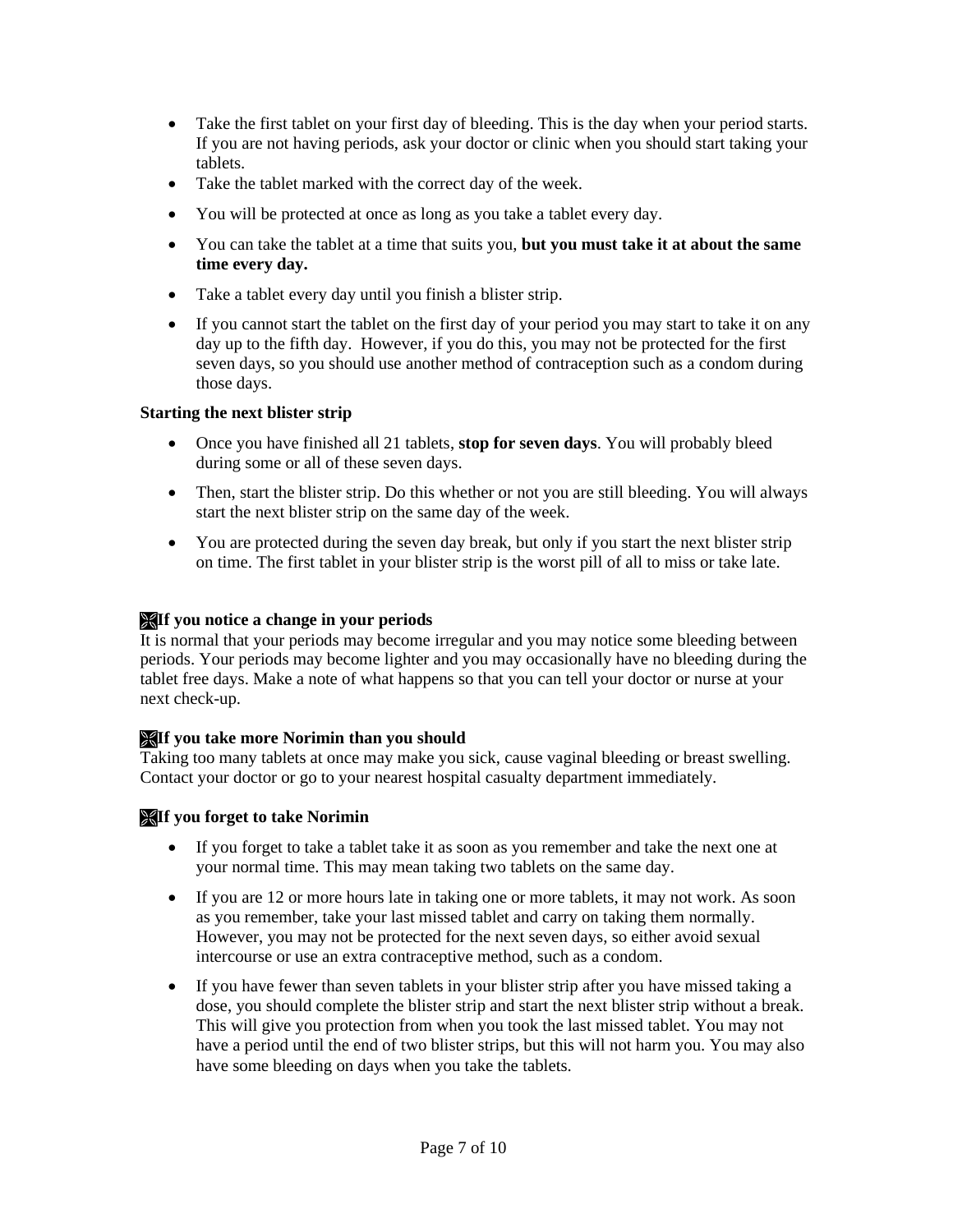# **If you want to stop taking Norimin or want to have a baby?**

If you stop taking Norimin, this will result in the loss of contraceptive protection and the risk of pregnancy.

If you wish to become pregnant, you should contact your doctor or nurse about stopping the tablets. It is advisable to stop taking Norimin 3 months before you want to start trying to have a baby.

If you have any further questions on the use of this product, ask your doctor or pharmacist.

#### **If you change brands of oral contraceptive**

• Take the first tablet of your new blister strip on the day immediately after you have finished your old blister strip. Your period will usually be delayed until the new blister strip is finished, but you may have some breakthrough bleeding during the first few days of the new blister strip. This is quite normal and you will still be protected against pregnancy.

#### **If you have a stomach upset or you are sick**

- Norimin may not work if you are sick or have severe diarrhoea. You should carry on taking the tablets as normal, but use a condom while you are ill and for the next seven days. If these seven days run beyond the end of the blister strip, start the next pack without a break.
- If you do have a break, ask your doctor or nurse whether you need an extra contraceptive method, such as a condom.

### **If you have just had a baby**

- If you are breast feeding, you should not take the combined oral contraceptive. This is because the estrogen in the tablets may reduce the amount of milk you produce. You should be able to take another type of contraceptive instead. Ask your doctor or nurse for advice.
- If you are not breast feeding, you may start taking Norimin 21 days after your baby is born. This will protect you immediately. If you start later than this, you may not be protected until you have taken the tablets for seven days.

#### **If you have just had a miscarriage or abortion**

You may be able to start taking Norimin immediately. If you can, you will be protected straight away. Ask your doctor or nurse if you should do so.

If you have any further questions on the use of this medicine, ask your doctor or pharmacist.

#### **4. Possible side effects**

Like all medicines, this medicine can cause side effects although not everybody gets them.

**Tell your doctor or call an ambulance immediately** if you experience any of the following symptoms of an allergic reaction after taking this medicine. Although they are rare, the symptoms can be severe and you may need urgent medical attention or hospitalisation.

• Sudden wheeziness, difficulty in breathing, chest pain, fever, sudden swellings, rash or itching (especially affecting the whole body).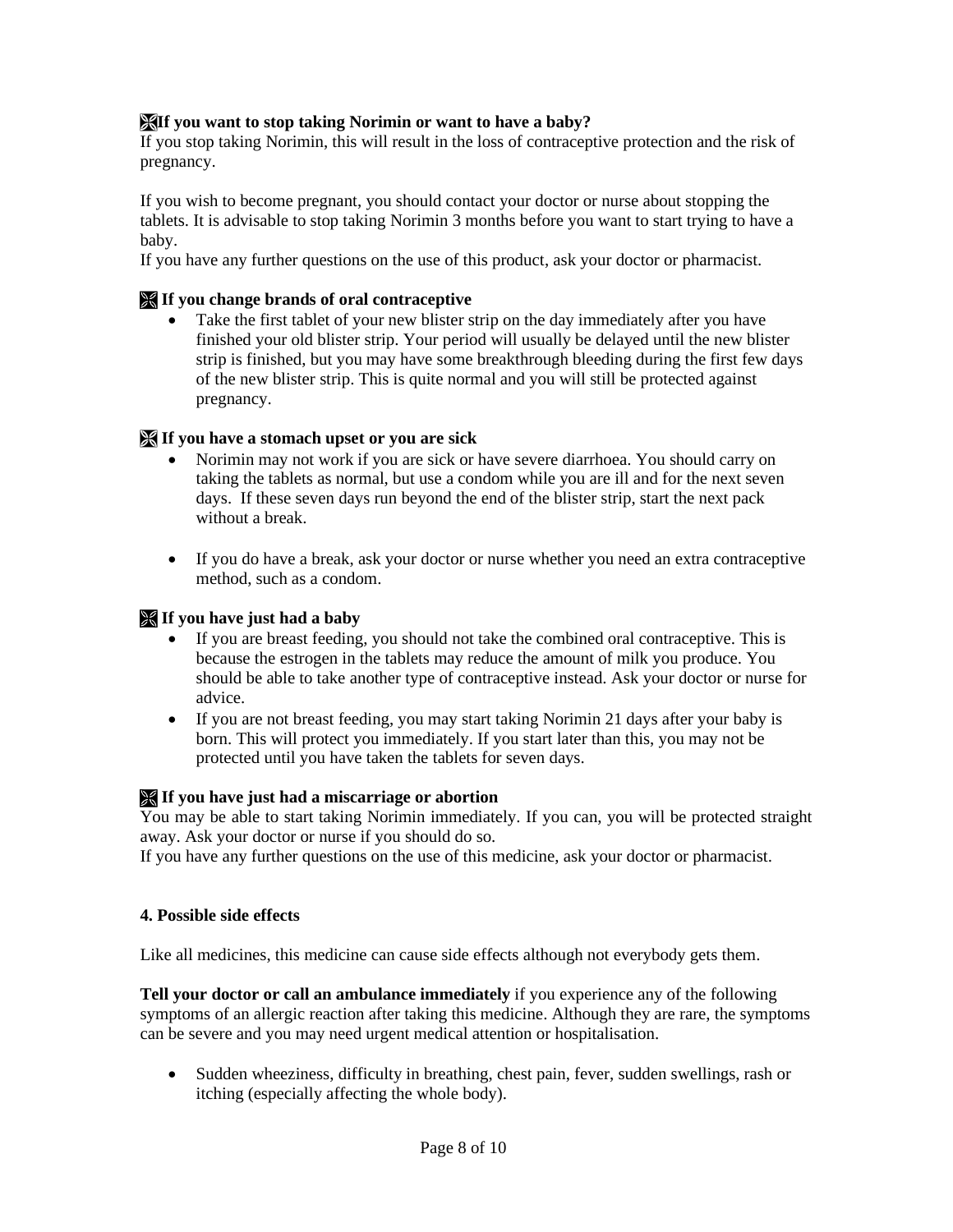### **Stop taking Norimin and contact your doctor straight away if you notice any of the following serious side effects. These may be signs of a blood clot.**

- you are coughing up blood
- you have swelling or tenderness in your stomach
- you have a sudden sharp or severe pain in the chest
- you suddenly become short of breath or find breathing is painful
- you have painful or inflamed veins in your legs
- you have a first attack of migraine (a bad headache with sickness)
- vou have migraines which get worse, especially if your sight is affected, you see flashing lights, your limbs feel weak, you lose the sensation or feel a different sensation in your limbs, or you have a fit
- you have sudden and unusual severe headaches
- you experience dizziness or you faint
- you develop a problem with your sight or speech

Other side effects Norimin may cause are:

- feeling sick
- stomach upset
- weight gain
- changes in appetite
- changes in the way your body breaks down sugars, fats or vitamins
- headache
- high blood pressure
- depression
- swollen or sore breasts
- change in sex drive
- worsening of womb disorders
- irregular vaginal bleeding

Taking any medicine carries some risk. You can use the information in this leaflet, and the advice your doctor or nurse has provided you to weigh up the risks and benefits of taking the Pill. Don't be embarrassed, ask as many questions as you need to.

#### **Reporting of side effects**

If you get any side effects, talk to your doctor, pharmacist or nurse. This includes any possible side effects not listed in this leaflet. You can also report side effects directly via the Yellow Card Scheme, website [www.mhra.gov.uk/yellowcard](http://www.mhra.gov.uk/yellowcard) or search for MHRA Yellow Card in the Google Play or Apple App Store. By reporting side effects you can help provide more information on the safety of this medicine.

#### **5. How to store Norimin**

Keep this medicine out of the sight and reach of children.

Do not use this medicine after the expiry date which is stated on the carton and blister strip after EXP. The expiry date refers to the last day of that month.